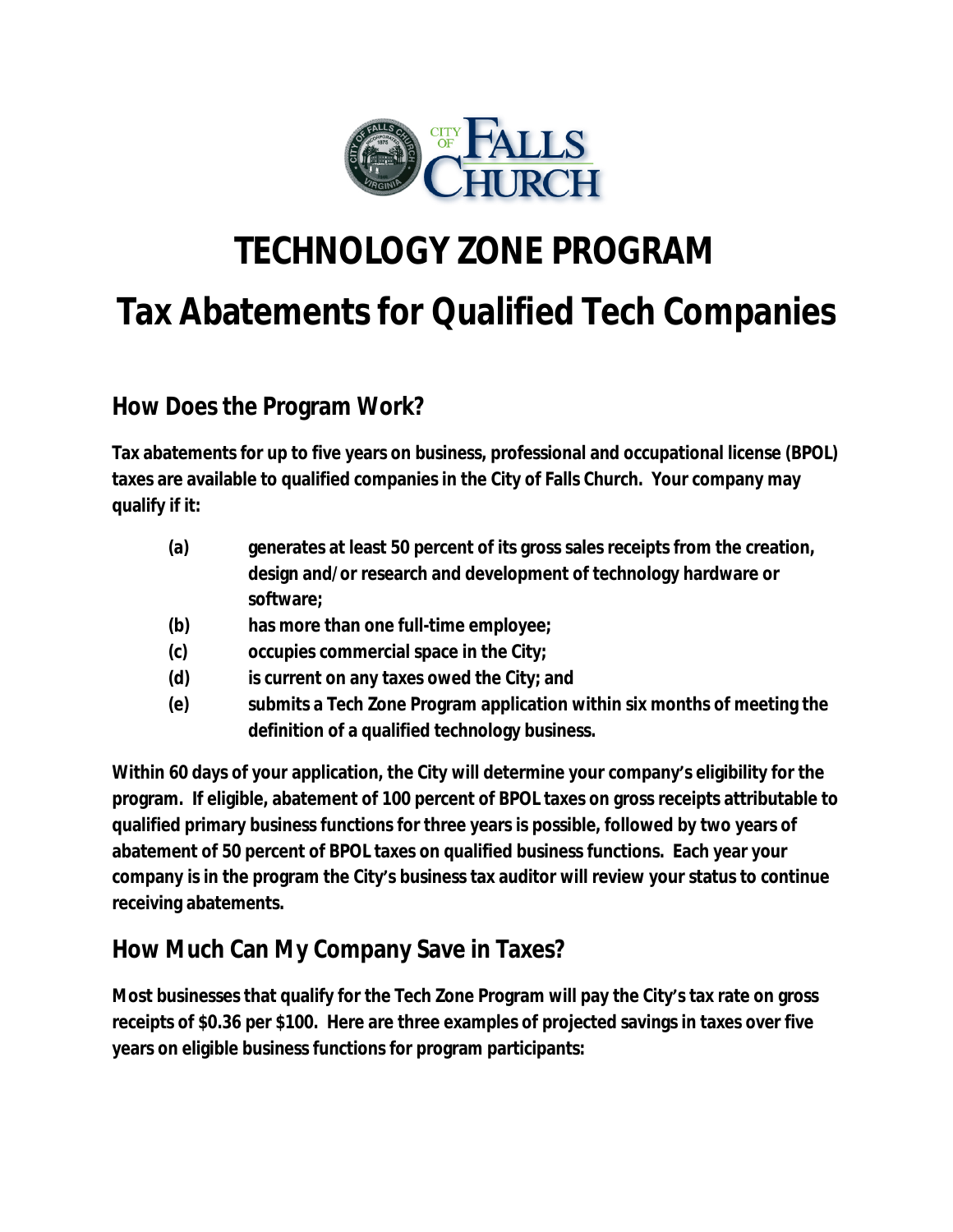| <b>YEAR OF ELIGIBILITY</b>               | <b>TAX ABATEMENT LEVEL</b> | <b>BUSINESS TAX SAVINGS</b> |
|------------------------------------------|----------------------------|-----------------------------|
|                                          | 100%                       | \$1,800                     |
|                                          | 100%                       | \$1,800                     |
|                                          | 100%                       | \$1,800                     |
|                                          | 50%                        | \$900                       |
| 5                                        | 50%                        | \$900                       |
| <b>TOTAL TAX SAVINGS OVER FIVE YEARS</b> |                            | \$7,200                     |

**EXAMPLE 1: Annual Business Gross Receipts of \$500,000 (Tax rate = \$0.36/\$100)**

**EXAMPLE 2: Annual Business Gross Receipts of \$5 million (Tax rate = \$0.36/\$100)**

| <b>YEAR OF ELIGIBILITY</b>               | <b>TAX ABATEMENT LEVEL</b> | <b>BUSINESS TAX SAVINGS</b> |
|------------------------------------------|----------------------------|-----------------------------|
|                                          | 100%                       | \$18,000                    |
| 2                                        | 100%                       | \$18,000                    |
| 3                                        | 100%                       | \$18,000                    |
| 4                                        | 50%                        | \$9,000                     |
| 5                                        | 50%                        | \$9,000                     |
| <b>TOTAL TAX SAVINGS OVER FIVE YEARS</b> |                            | \$72,000                    |

**EXAMPLE 3: Annual Business Gross Receipts of \$25 million (Tax rate = \$0.36/\$100)**

| <b>YEAR OF ELIGIBILITY</b>               | <b>TAX ABATEMENT LEVEL</b> | <b>BUSINESS TAX SAVINGS</b> |
|------------------------------------------|----------------------------|-----------------------------|
|                                          | 100%                       | \$90,000                    |
| $\overline{2}$                           | 100%                       | \$90,000                    |
| 3                                        | 100%                       | \$90,000                    |
|                                          | 50%                        | \$45,000                    |
| 5                                        | 50%                        | \$45,000                    |
| <b>TOTAL TAX SAVINGS OVER FIVE YEARS</b> |                            | \$360,000                   |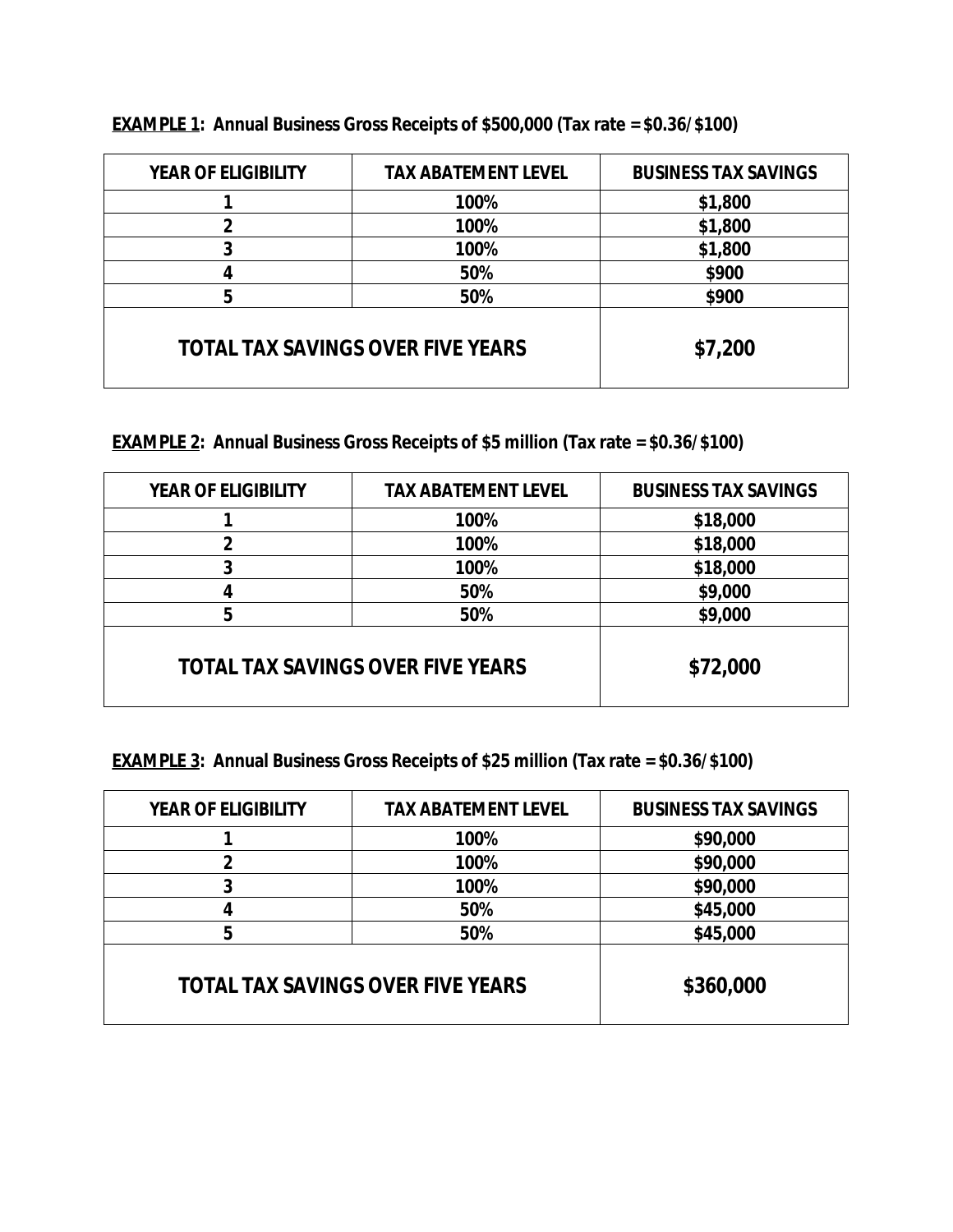**It is possible that a different category and rate of City business tax may apply to your company's eligible business functions. Here is a link to the City's tax rates, effective July 1, 2016: <http://www.fallschurchva.gov/DocumentCenter/View/1311>**

## **Other Important Eligibility Information**

**The City's Tech Zone Program does not extend to home-based businesses. It is restricted to businesses occupying space in non-residential properties in commercially zoned areas of the City. While eligible companies are required to have more than one full-time employee, this may include the company's owner.**

**Generally, a company's simple use of commercial-off-the-shelf (COTS) products will not qualify as an eligible primary business function for tax abatement, nor will web design work. However, in cases where a business integrates or extends COTS products to provide new capabilities and/or solve new challenges, the Tech Zone Program review committee will have discretion to include those specific activities for program benefits.**

**The use of computers, telecommunications services, web pages, social networking, or internet sites in a business is insufficient to qualify for the Tech Zone Program. Online accounting, legal, investment and financial service businesses are not eligible for the program.**

**Existing, licensed companies within the boundaries of the City which meet the criteria set forth in the City's Technology Ordinance** 

**(<http://www.choosefallschurch.org/TechZoneOrdinance>) may qualify for the program, as may companies moving into the City. Companies already located in the City that expand into eligible business functions also may qualify.** 

**Once a business has qualified for the Tech Zone Program, the company or its principal owners shall not be entitled to additional years or portions of years of benefits. If a business ceases to be qualified for the program during a year in which tax abatements apply, benefits shall be prorated for the months the business remained qualified.** 

# **How Do I Apply for the Tech Zone Program?**

**Attached is an application form to complete and submit to the City's Economic Development Office (EDO) at City Hall, 300 Park Avenue, Suite 301 East, Falls Church, VA, 22046. For assistance with the form or questions about the Tech Zone Program, please contact the EDO in person, by phone at (703) 248-5491, or email: [edo@fallschurchva.gov](mailto:edo@fallschurchva.gov).**